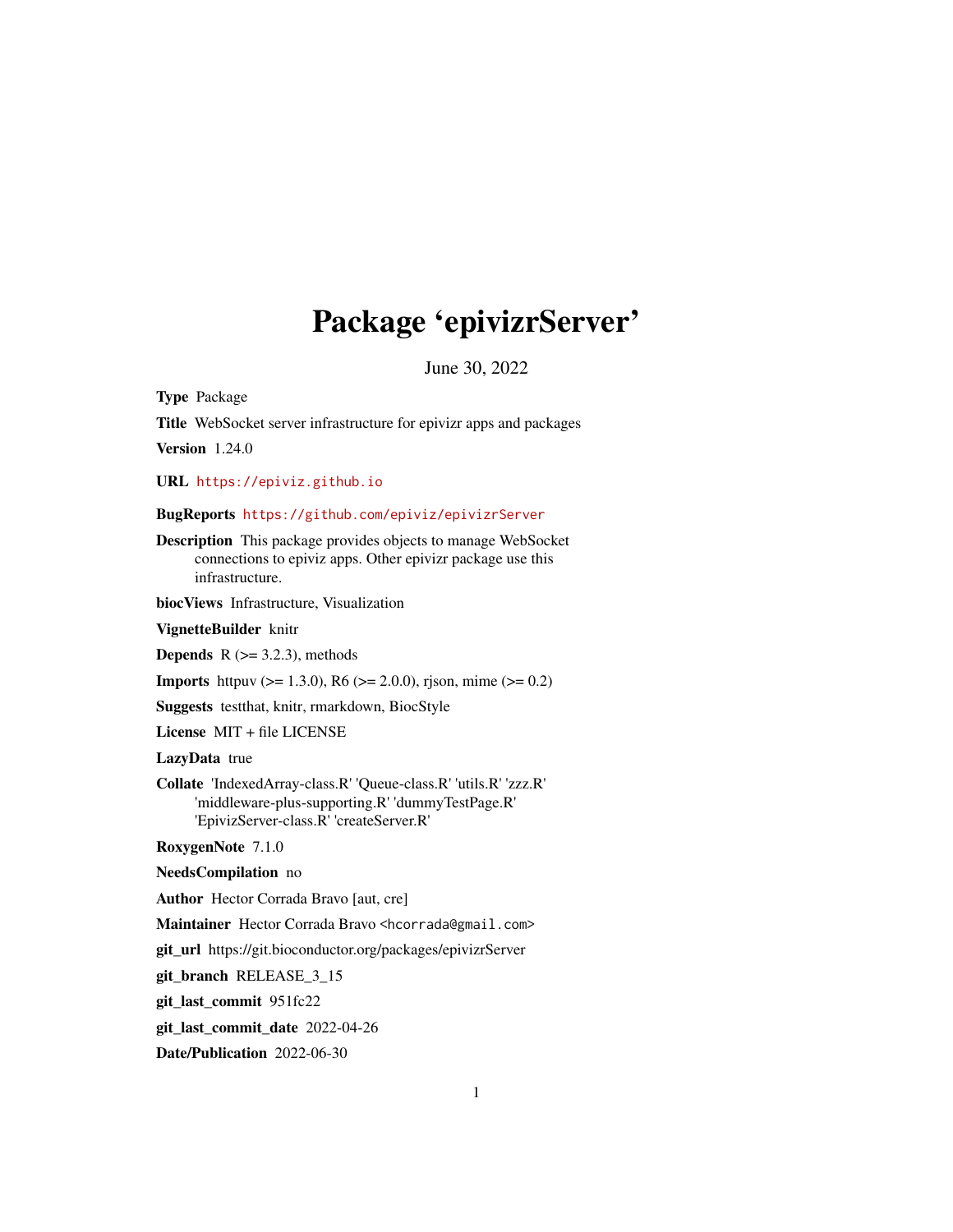## <span id="page-1-0"></span>R topics documented:

createServer *Create a new EpivizServer object*

#### Description

Create a new EpivizServer object

#### Usage

```
createServer(
 port = 7123L,
 static_site_path = "",
  try_ports = FALSE,
 daemonized = NULL,
 verbose = FALSE,
 non_interactive = FALSE
)
```
#### Arguments

| port             | (int) port to which server will listen to.                            |
|------------------|-----------------------------------------------------------------------|
| static_site_path |                                                                       |
|                  | (character) path to serve static html files.                          |
| try_ports        | (logical) try various ports until an open port is found.              |
| daemonized       | (logical) run in background using httpuv's daemonized libuv server.   |
| verbose          | (logical) print verbose output.                                       |
| non_interactive  |                                                                       |
|                  | (logical) run in non-interactive mode. For development purposes only. |

#### Value

an [EpivizServer](#page-2-1) object

#### See Also

[EpivizServer](#page-2-1) for the class of objects returned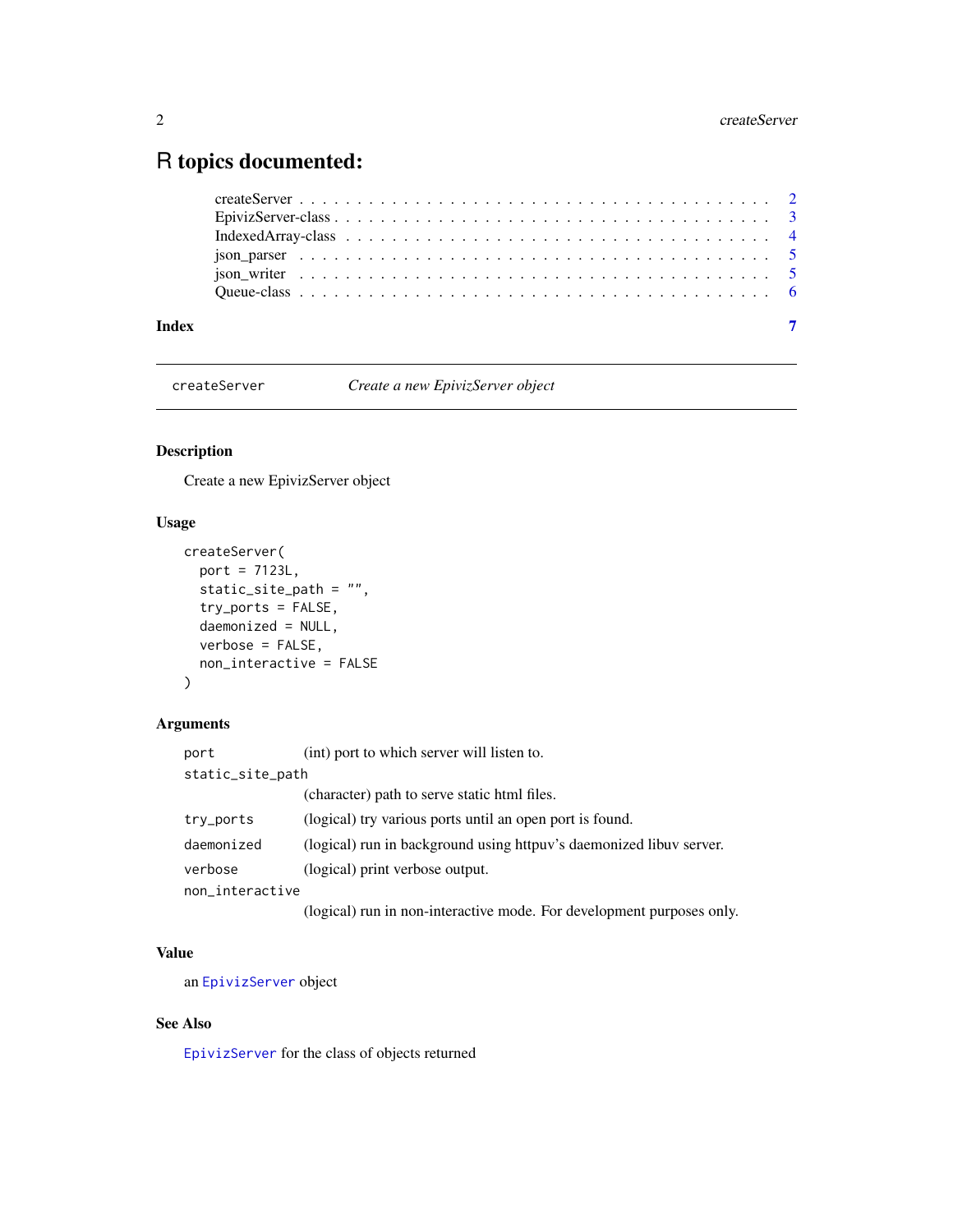#### <span id="page-2-0"></span>EpivizServer-class 3

#### Examples

```
server <- createServer(port=7123,
                       verbose=TRUE
                       )
```
EpivizServer-class *Class providing WebSocket connection server*

#### <span id="page-2-1"></span>**Description**

Class providing WebSocket connection server

#### Details

The most important aspect of the API of this server are methods register\_action and send\_request. These are used to interact with the epiviz JS app through the provided websocket connection. register\_action(action, callback) registers a callback function to be executed upon request from the epiviz JS app. When the server receives a JSON message through the websocket, it checks for an action field in the received request message, and then evaluates the expression callback(message\_data) where message\_data is obtained from the data field in the received message. A response will be sent to the epiviz app with field data populated with the result of the callback. If an error occurs during evaluation of the callback function, the response will be sent with field success set to false.

To send requests to the JS app, method send\_request(request\_data, callback) should be used. This is sends a request to the JS app with the data field populated with argument request\_data. Once a response is received (with field success equal to true) the expression callback(response\_data) is evaluated where response\_data is obtained from the data field in the received response message.

#### Value

RC object with methods for communication with epiviz JS app

#### Methods

- has\_action(action) Check if a callback is registered for given action<character>, <logical>. (See Details)
- has\_request\_waiting() Check if there is a sent request waiting for a response from JS app, <logical>

is\_closed() Check if server is closed, <logical>

- is\_daemonized() Check if server is running in background, <logical>
- is\_interactive() Check if server is running in interactive mode, <logical>
- is\_socket\_connected() Check if there is an open websocket connection to JS app, <logical>
- register\_action(action, callback) Register a callback<function> to evaluate when epiviz JS sends a request for given action<character>. (See Details)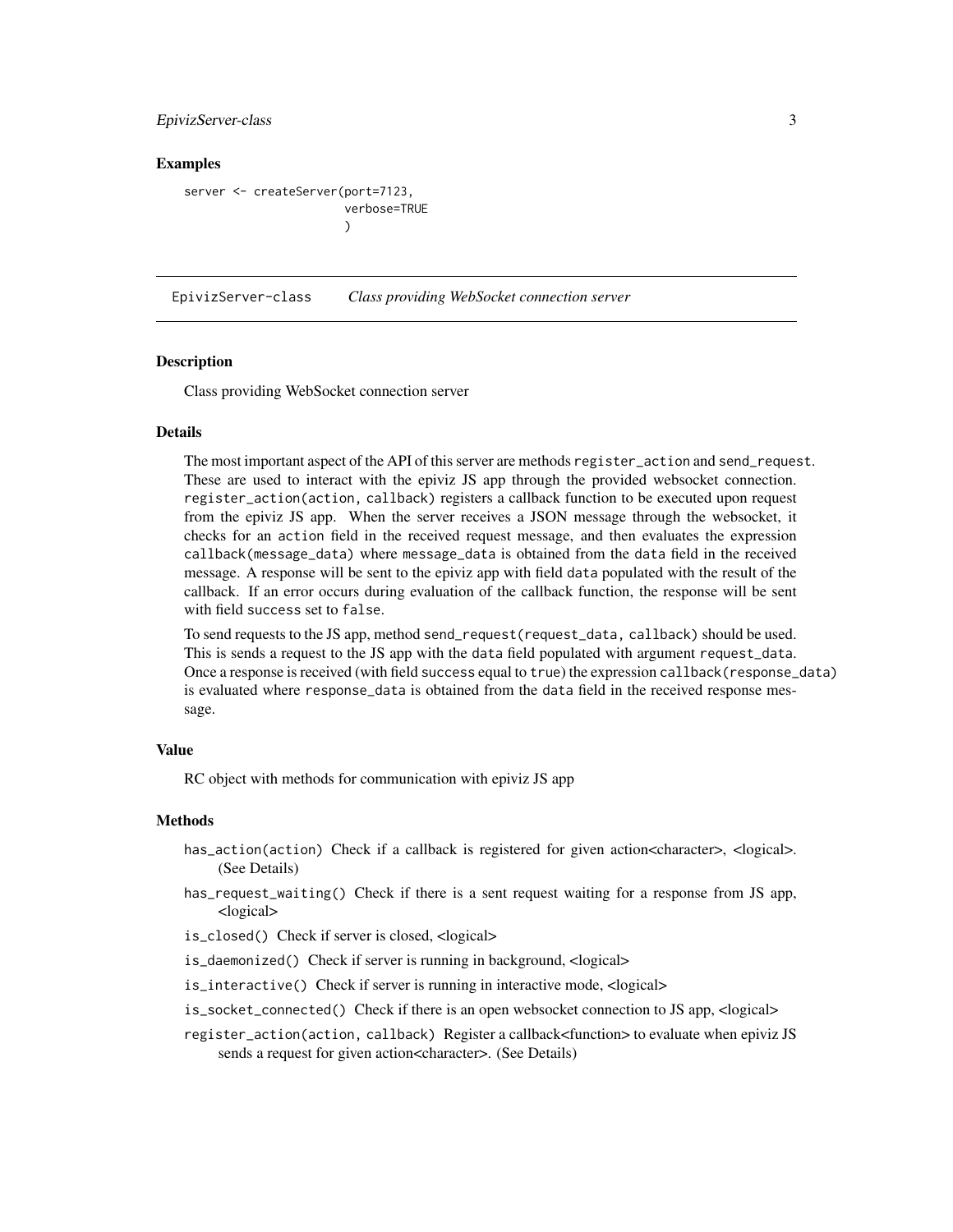```
run_server(...) Run server in blocking mode
```
- send\_request(request\_data, callback) Send request to epiviz JS app with given request\_data<list>, and evaluate callback<function> when response arrives. (See Details)
- service() Listen to requests from server. Only has effect when non-daemonized
- start\_server() Start the underlying httpuv server, daemonized if applicable
- stop\_server() Stop the underlying httpuv server
- stop\_service() Stop listenning to requests from server. Only has effect when non-daemonized.
- unregister\_action(action) Unregister a callback function for given action<character> (if registered). (See Details)
- wait\_to\_clear\_requests(timeout = 3L) Wait for timeout seconds to clear all pending requests.

#### Examples

```
server <- createServer()
server$register_action("getData", function(request_data) {
 list(x=1, y=3)})
server$start_server()
server$send_request(list(x=2,y=5), function(response_data) {
 cat(response_data$x)
})
server$stop_server()
```
IndexedArray-class *Class providing an indexed array (hashtable)*

#### Description

Class providing an indexed array (hashtable)

#### **Methods**

append(item) Append item to tail of array, returns id of item <int>

empty() Remove all items from array

 $get(id)$  Get item with given id<int>, returns <ANY>, returns NULL if no item with given id

length() Return number of items on array <int>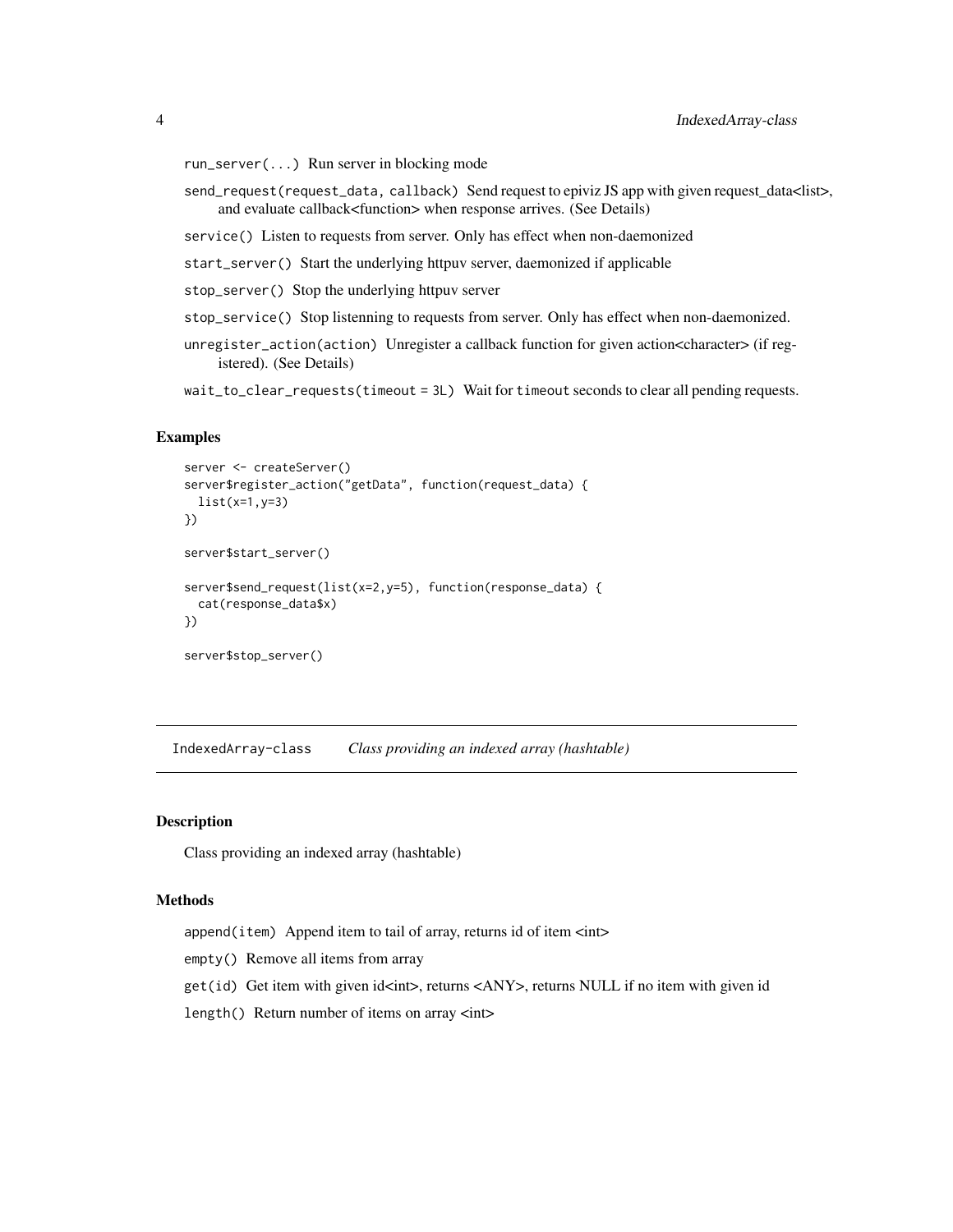<span id="page-4-0"></span>

#### Description

Currently this just renames [fromJSON](#page-0-0) in the rjson package.

#### Usage

```
json_parser(
  json_str,
 file,
 \text{method} = "C",unexpected.escape = "error",
  simplify = TRUE
)
```
#### Arguments

| json_str          | json string to parse                                 |
|-------------------|------------------------------------------------------|
| file              | file to read json_Str from                           |
| method            | method used to parse json                            |
| unexpected.escape |                                                      |
|                   | handling escape characters, one of error, skip, keep |
| simplify          | if TRUE, convert json-encoded lists to vectors       |

#### Value

a JSON object

#### See Also

[fromJSON](#page-0-0)

json\_writer *JSON writer used by this package*

#### Description

Currently this just renames [toJSON](#page-0-0) in the rjson package.

#### Usage

json\_writer(x, indent =  $0$ , method = "C")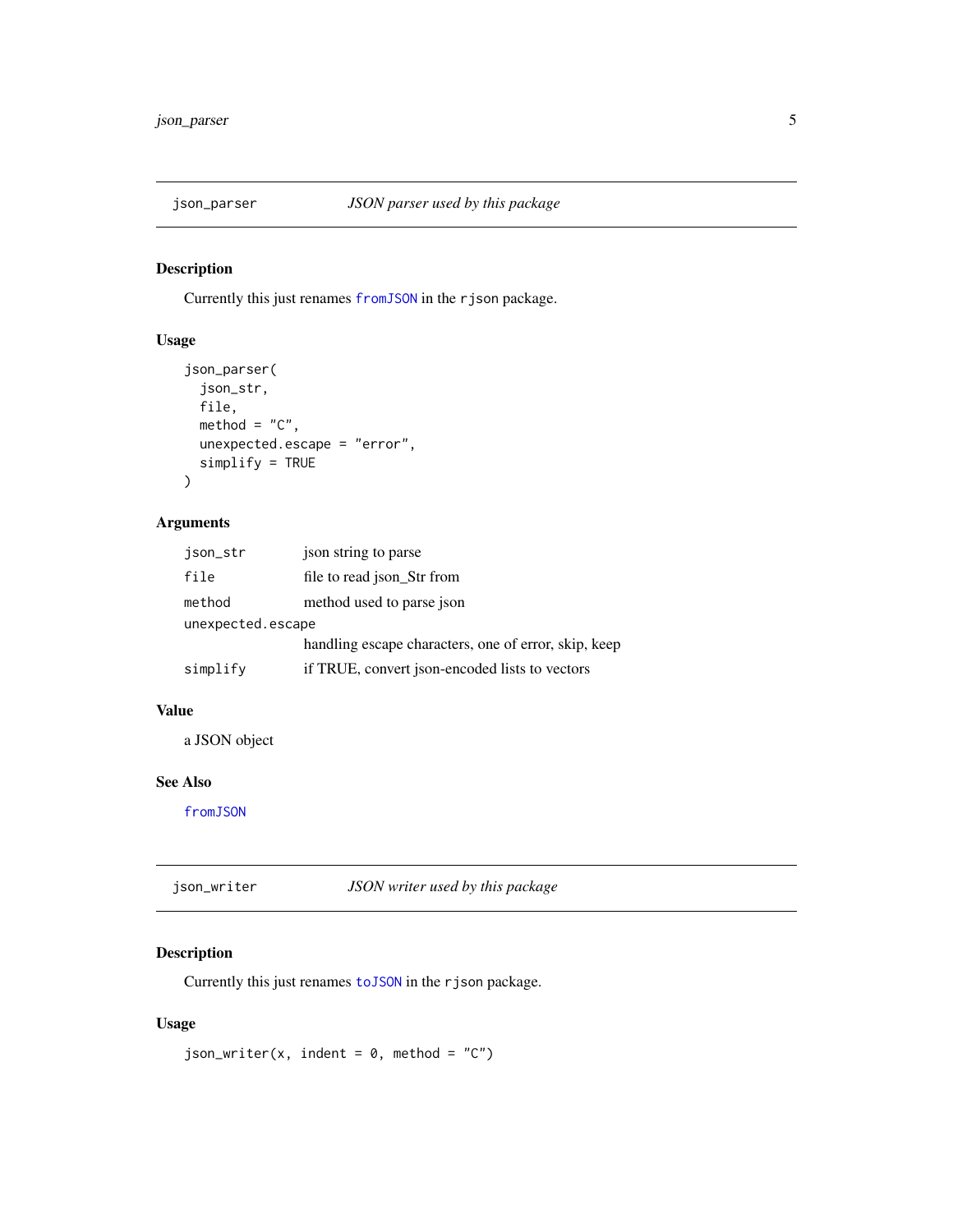#### <span id="page-5-0"></span>Arguments

| $\mathsf{x}$ | object to write to json                                                                                                 |
|--------------|-------------------------------------------------------------------------------------------------------------------------|
| indent       | integer specifying how much indentation to use when formatting the JSON ob-<br>ject; if 0, no pretty-formatting is used |
| method       | method used to write json                                                                                               |

### Value

a string with JSON encoding of object

#### See Also

[toJSON](#page-0-0)

#### Queue-class *Class providing a queue data structure*

#### Description

Class providing a queue data structure

#### Methods

empty() Remove all items from queue

has\_more() Return TRUE if there are more items in queue <logical>

length() Return the number of items in queue <int>

pop() Pop next item from queue (returns NULL if queue is empty)

push(item) Push <item> onto queue